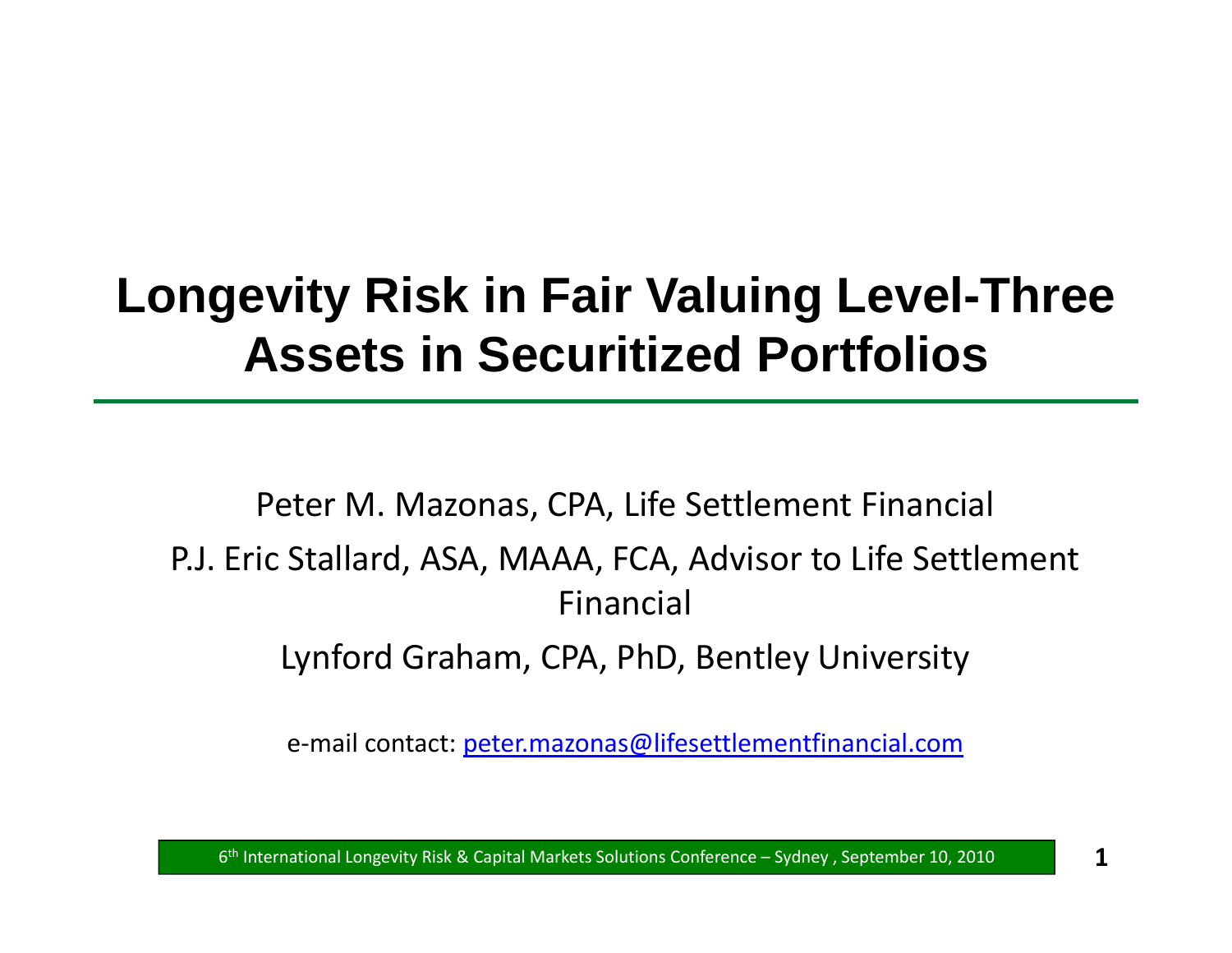# **Level-Three Assets Pose Unique V l ti Ch ll Valuation allenges**

- 1. Definition of L3 = Valuation based upon an unobserved future event death of the insured or pensioner. (Assume no carrier defaults or currency risk.)
- 2. Remaining Risk Accurate mortality prediction (life expectancy/slope of survival curve)
- 3. Until now, there has been no uniform framework for valuation to assure consistency and transparency.
	- a.U.S. GAAP and IFRS are converging and requiring fair valuation.
		- a. International Accounting Standards Board (IASB) IAS §540, §520
		- b. AICPA / PCAOB Auditing Standards AU§328, 329
		- c. Financial Accounting Standards Board (FASB) ASC§820.10
	- b. SEC will ask Congress to declare life settlements to be securities.
- 4. Together the standards offer a framework for managers, auditors and actuaries valuing life settlement portfolios, related derivatives and reverse mortgages.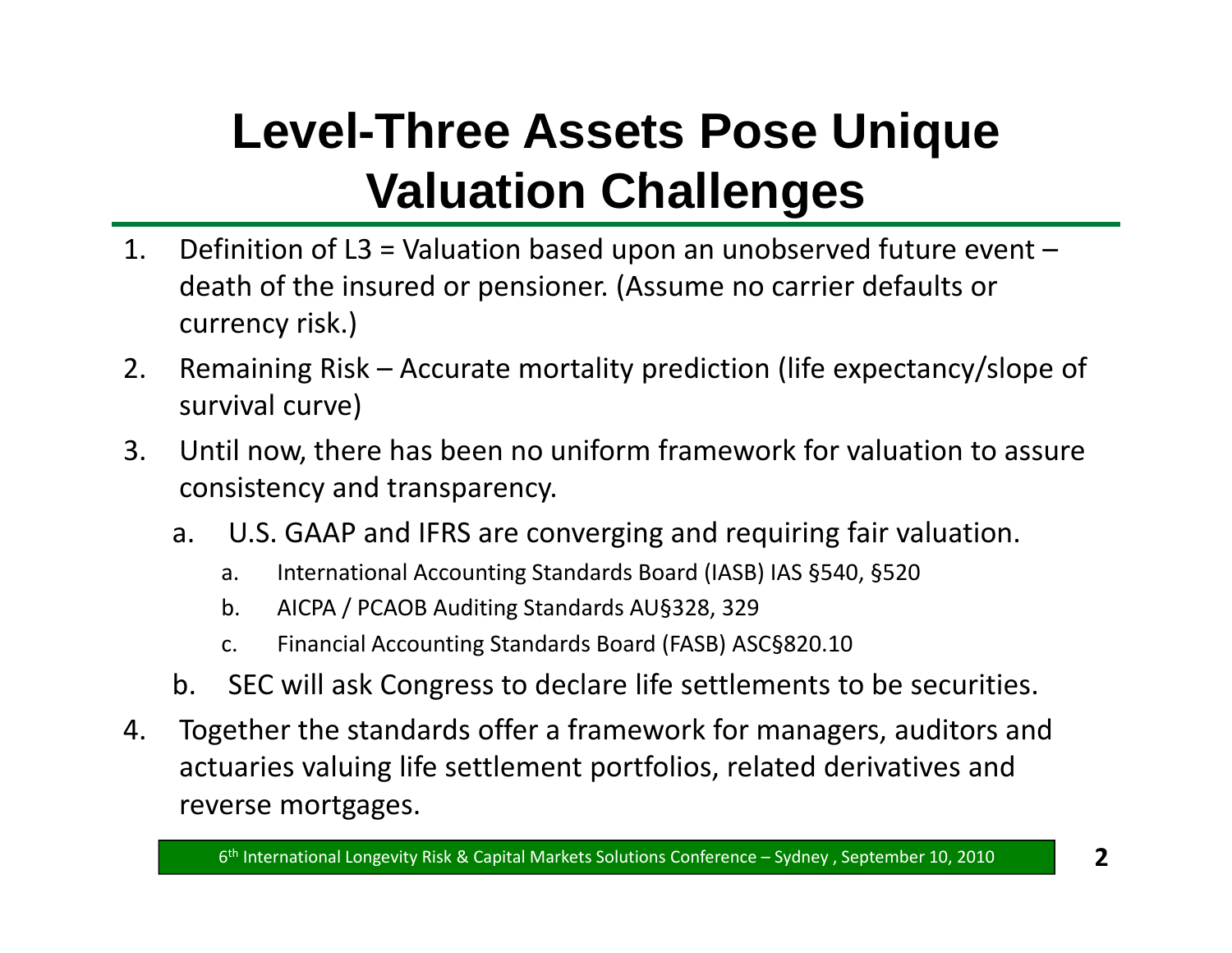# **At Core – Accurate Life Expectancy is Key to Fair Value Measurement**

'Applying the Newest and Largest Tables Don't Help

- 1. Large population ‐based mortality tables, since Gompertz (1825), are known to be flawed. Iachine et al.
- 2. Law of Large Numbers (LLN) stochastic techniques are known to have significant standard deviations (errors). Milevsky
- 3. The latest insurance industry tables, VBT 2008, are largely extrapolated data past age 75.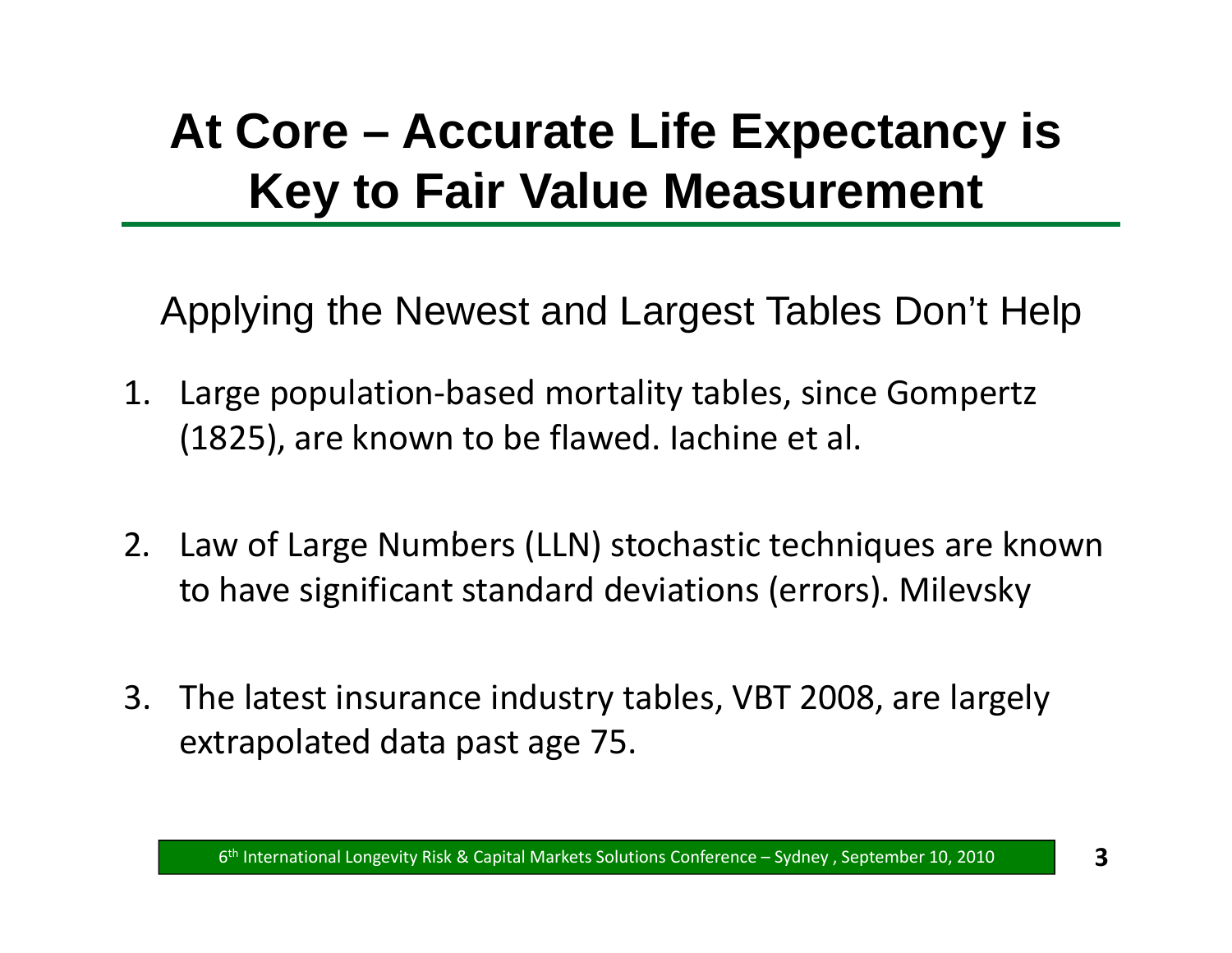# **Specific to Life Settlement Portfolios, Additi l V i bl C i t Pl Additional Variables Come in to Play**

- 1. Commercial life expectancy (LEs) providers, all looking at the same insured's medical records arrive at significantly different results. Results when there were three or more LEs:
	- a. For post-2008 LEs, 31% difference between the High LE and the Low LE.
	- b. Where the average difference is > 30%, the difference (Δ) is 56%.
- 2. Portfolios lack homogeneous policy sizes.
- 3. Portfolios seldom have sufficient policies to achieve satisfactory confidence levels (Longley ‐Cook 1962).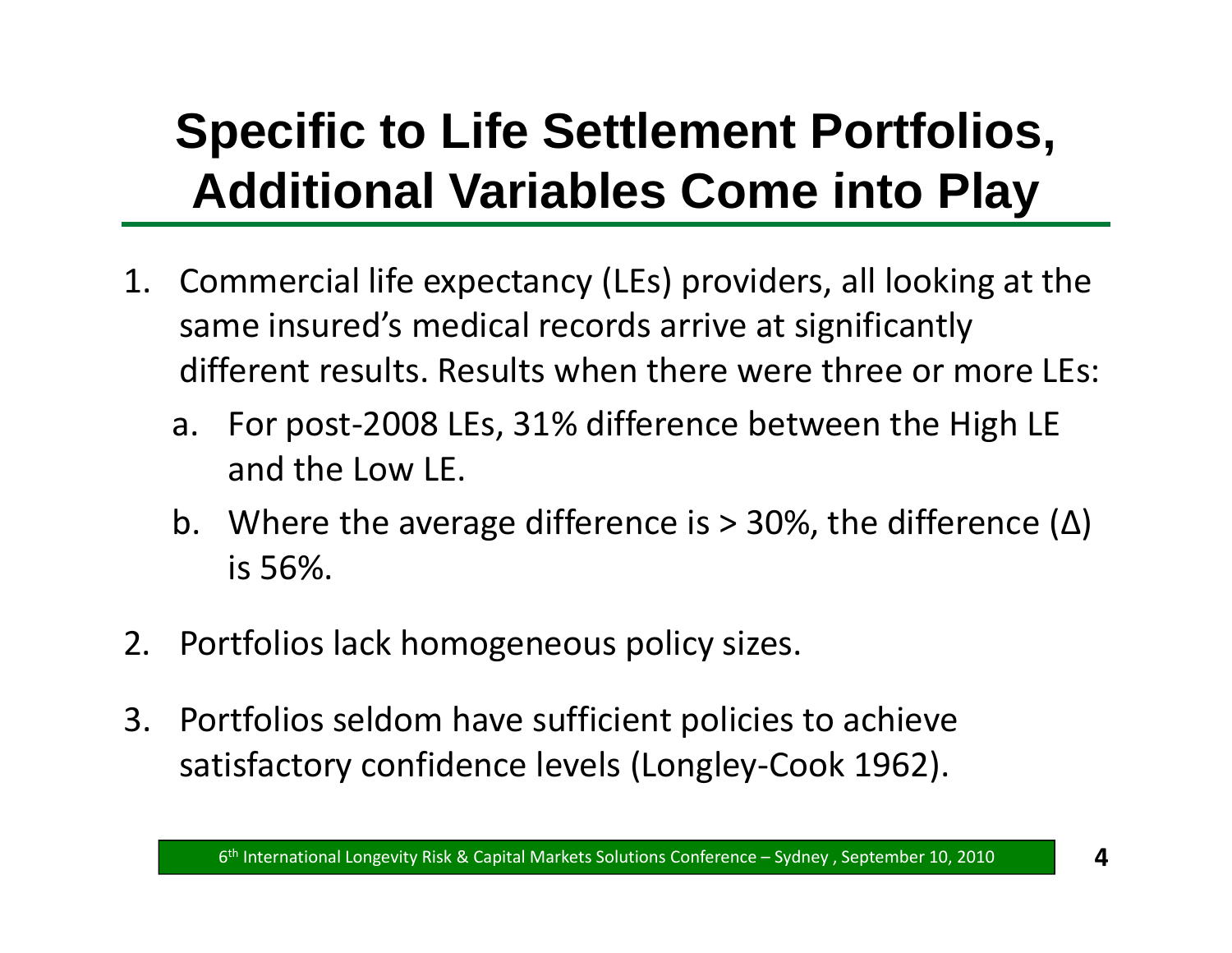### **Policies Required for Credible Estimates**

| <b>Credibility and Event Counts</b>  |                                                         |                         |        |  |  |  |  |
|--------------------------------------|---------------------------------------------------------|-------------------------|--------|--|--|--|--|
|                                      | <b>Probability of Observed Count Falling Within the</b> | <b>Acceptable Range</b> |        |  |  |  |  |
| <b>Maximum Acceptable Departure</b>  |                                                         |                         |        |  |  |  |  |
| from the Expected Count              | 90%                                                     | 95%                     | 99%    |  |  |  |  |
|                                      | Minimum Required Expected Count                         |                         |        |  |  |  |  |
| $+/-2.5%$                            | 4,329                                                   | 6,146                   | 10,616 |  |  |  |  |
| $+/-5.0%$                            | 1,082                                                   | 1,537                   | 2,654  |  |  |  |  |
| $+/-7.5%$                            | 481                                                     | 683                     | 1,180  |  |  |  |  |
| $+/-10%$                             | 271                                                     | 384                     | 663    |  |  |  |  |
| $+/-20%$                             | 68                                                      | 96                      | 166    |  |  |  |  |
| $+/-30%$                             | 30                                                      | 43                      | 74     |  |  |  |  |
| $+/-40%$                             | 17                                                      | 24                      | 41     |  |  |  |  |
| $+/-50%$                             | 11                                                      | 15                      | 27     |  |  |  |  |
| Source: Based on Longley-Cook (1962) |                                                         |                         |        |  |  |  |  |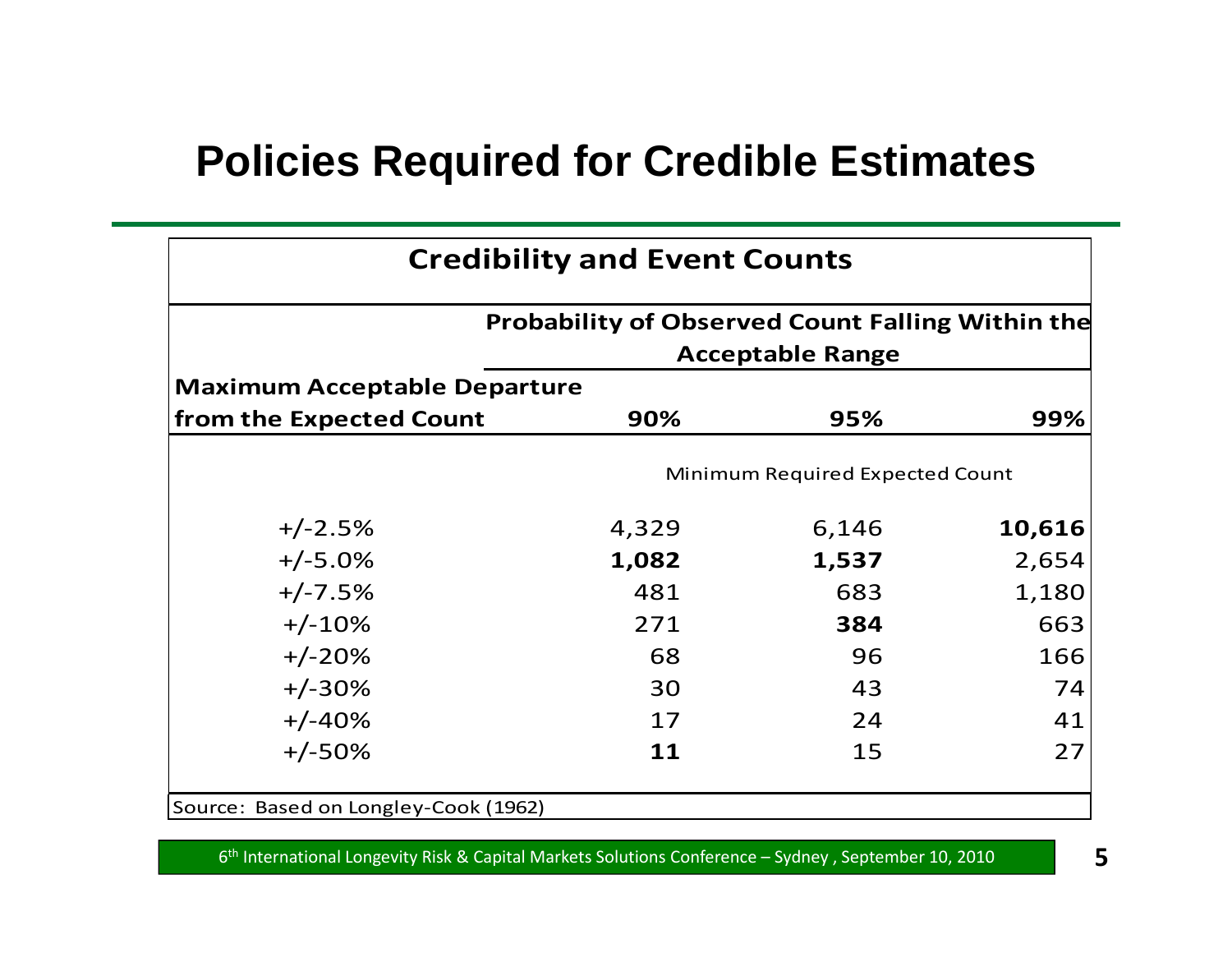# **Combined, these Factors Calls for New V l ti M th d l Valuation eth o ology**

- 1. Use survival functions from three inde pendent life expectancy providers.
- 2. Include the Longevity Cost Calculator survival functions developed at policy selection.
- 3. Assume all have equal weighting at portfolio creation.
- 4. Quarterly / Annually perform actual ‐to ‐expected comparison for each vendor.
- 5. Apply Bayesian inference to establish new weighted average portfolio valuation.
- 6. Apply Monte Carlo or other stress tests on cash flow.
- 7. Document, publish and repeat.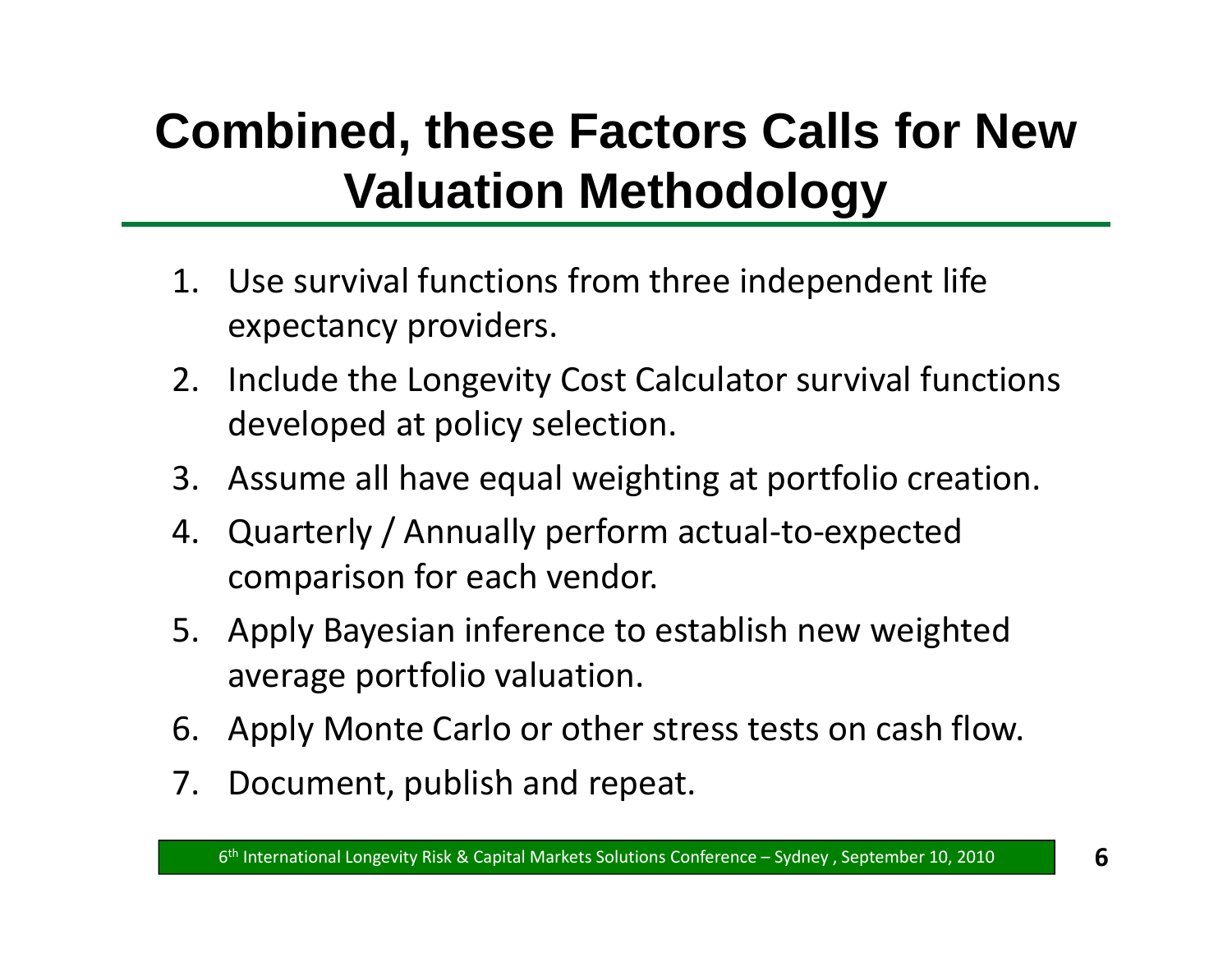#### **Orig g y gy ins of LSF's Longevity Cost Calculator Methodology**

The LCC is based on the National Long Term Care Surveys of 1984-1999.

95 variables were analyzed including medical conditions, functional and cognitive impairments, range of motion and behavioral characteristics.

32,000 individuals were assessed at random resulting in over 20,000 deaths.

The analysis was peer reviewed and published in the *North American Actuarial Journal* in 2007.

- The model's author, P.J. Eric Stallard, was the recipient of the Edward A. Lew Society of Actuaries award in 2008 for his work in modeling chronic disability / LTC in seniors.
- Model in use since 2006 as Long-Term Care Planning Tool on Medicare.gov web site.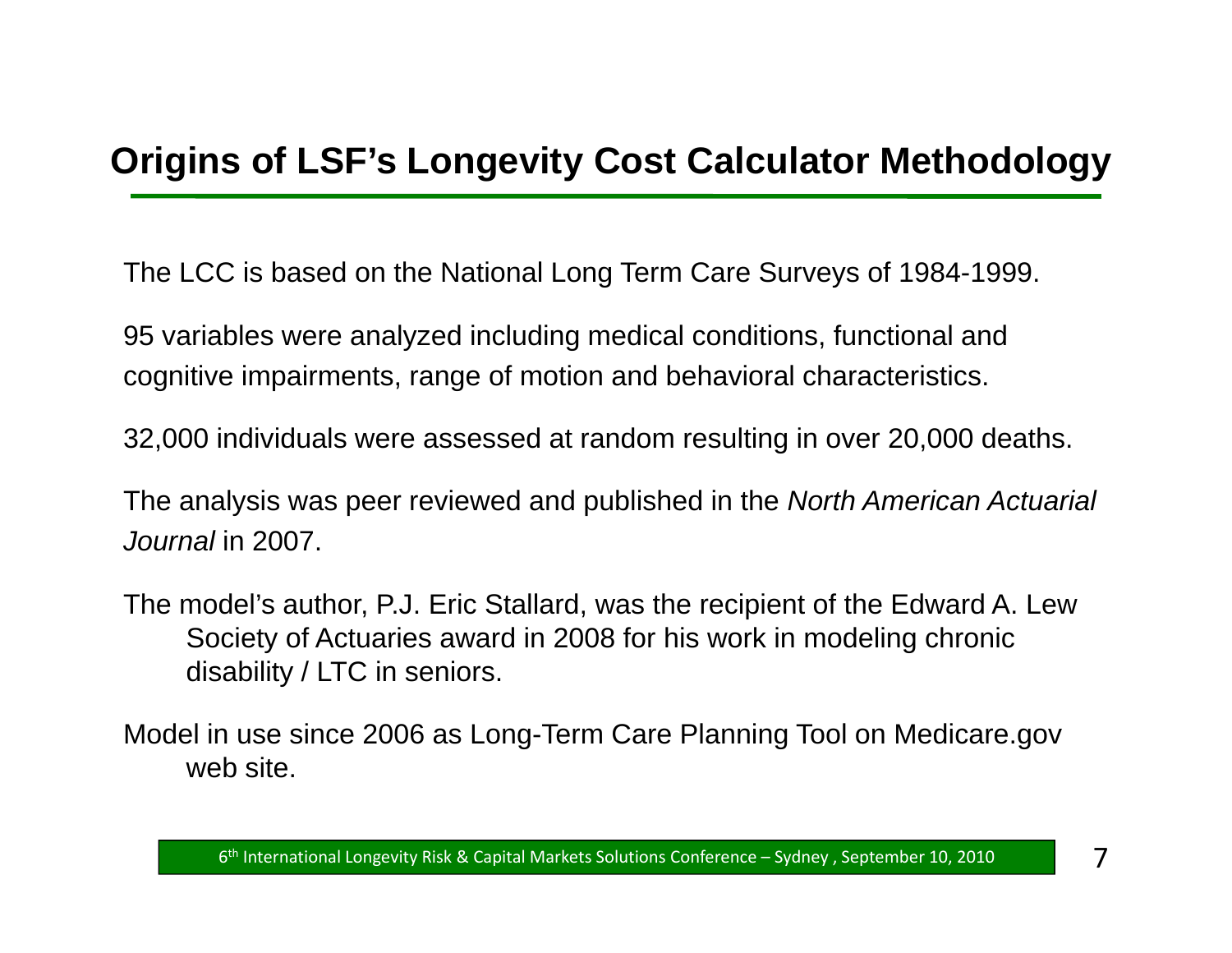#### **Components of the LCC Questionnaire**

- $\bullet$ Medical conditions
- $\bullet$ Medical conditions past 12 months
- $\bullet$ Subjective health status
- $\bullet$ Habits/behaviors
- $\bullet$ Height, weight, BMI
- $\bullet$ **•** Activities of Daily Living (ADL)
- $\bullet$ • Instrumental Activities of Daily Living (IADL)
- $\bullet$ Range of Motion
- $\bullet$ **•** Short Portable Mental Status Questionnaire (SPMSQ)
- •Proxy respondent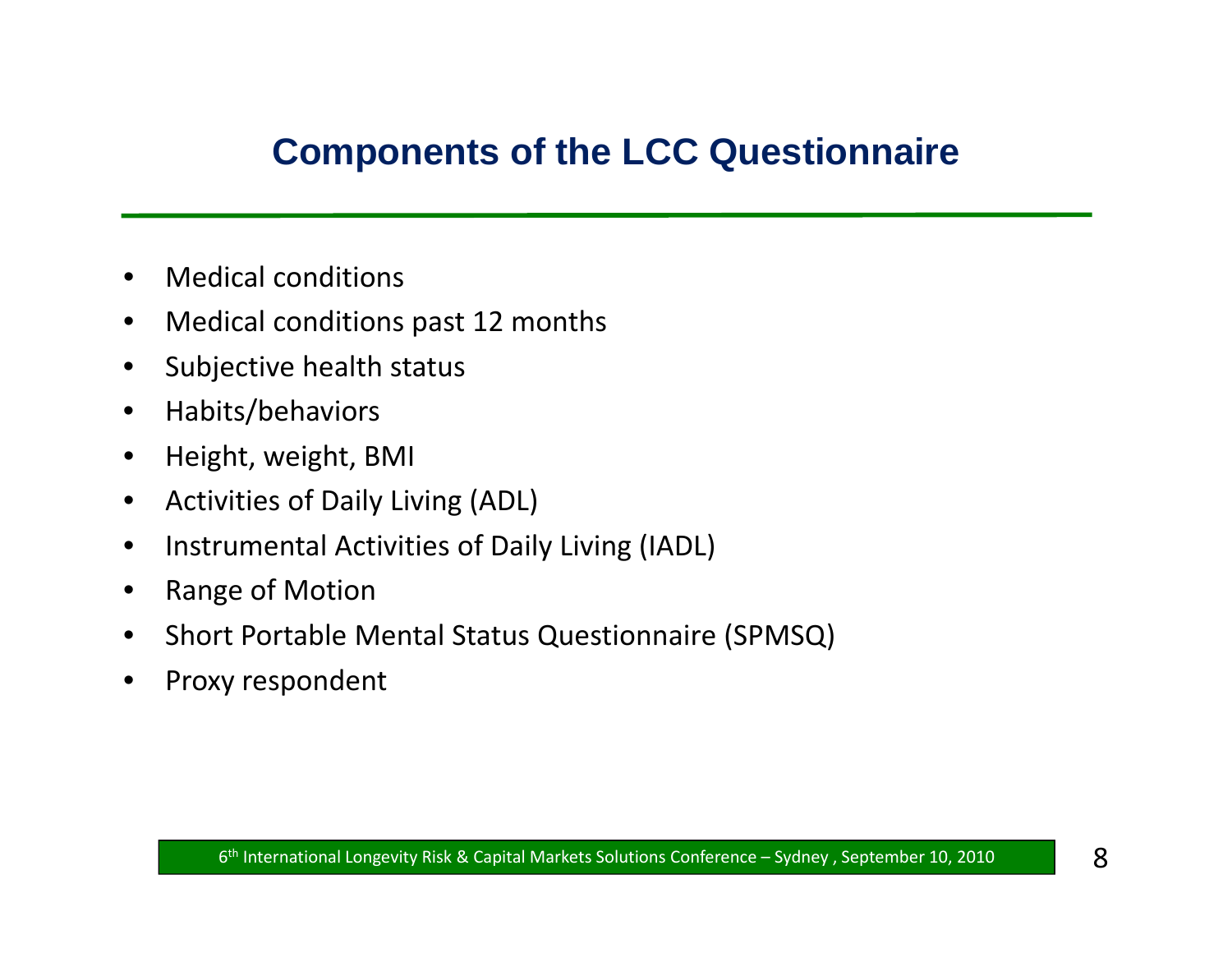### **Top 20 Elements Ranked by Chi-Square/d.f.**

- 1. IADL Limitations-Outside mobility
- 2. IADL Limitations-Grocery shopping
- 3. IADL Limitations-Travel
- 4. IADL Limitations-Laundry
- 5. 5 year survival status
- 6. IADL Limitations-Cooking
- 7. Residence type: Institutional vs. noninstitutional
- 8. IADL Limitations-Light housework
- 9. IADL Limitations-Managing money
- 10. IADL Limitations-Taking medications
- 11. IADL Limitations-Phoning
- 12. ADL Personal Assistance Level-Bathing
- 13. ADL Personal Assistance Level-Indoor mobility
- 14. ADL Personal Assistance Level-Continence
- 15. Race
- 16. ADL Personal Assistance Level-Transferring in/out of bed
- 17. Proxy interview
- 18. ADL Personal Assistance Level-Dressing
- 19. ADL Personal Assistance Level-Toileting

#### 20. Medical-Circulation trouble in arms or leg, previous 12 months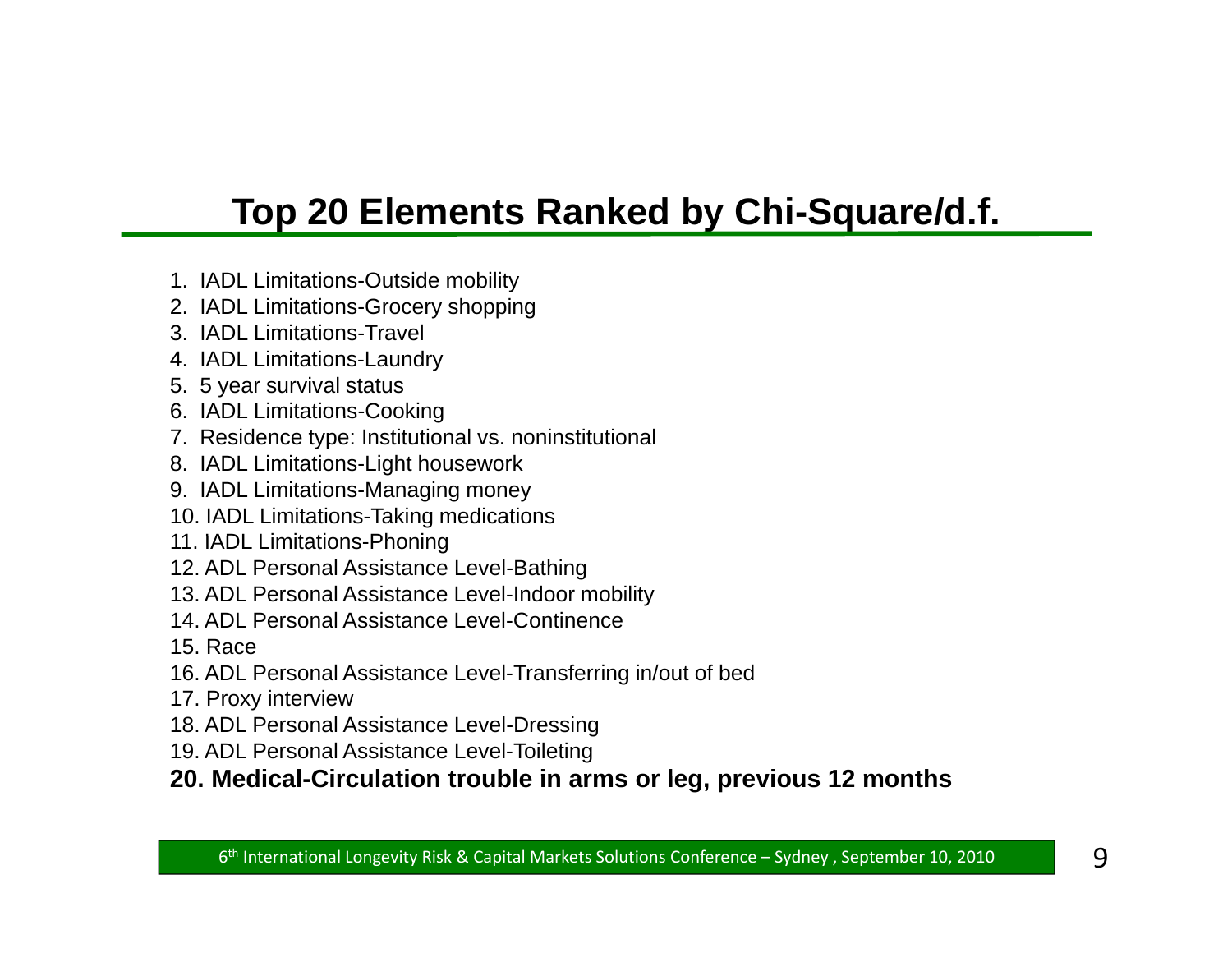### **Key Predictor: G d f M b hi (G M) S i Grade of Membership (GoM) Scoring**

Allows large numbers of variables to be simultaneously analyzed and is an essential building block for defining covariate trajectories.

Generates scores for each individual person included in the analytic data set representing that person's declining vitality.

GoM I – Generally healthy with lowest level of impairments

GoM II – Poorest subjective health, largest number of medical conditions, non-institutionalized, low mortality

GoM III – High mortality rates, few medical conditions, few impairments relatively good subjective health

GoM IV – High mortality rates, high levels of physical and cognitive disability and institutionalization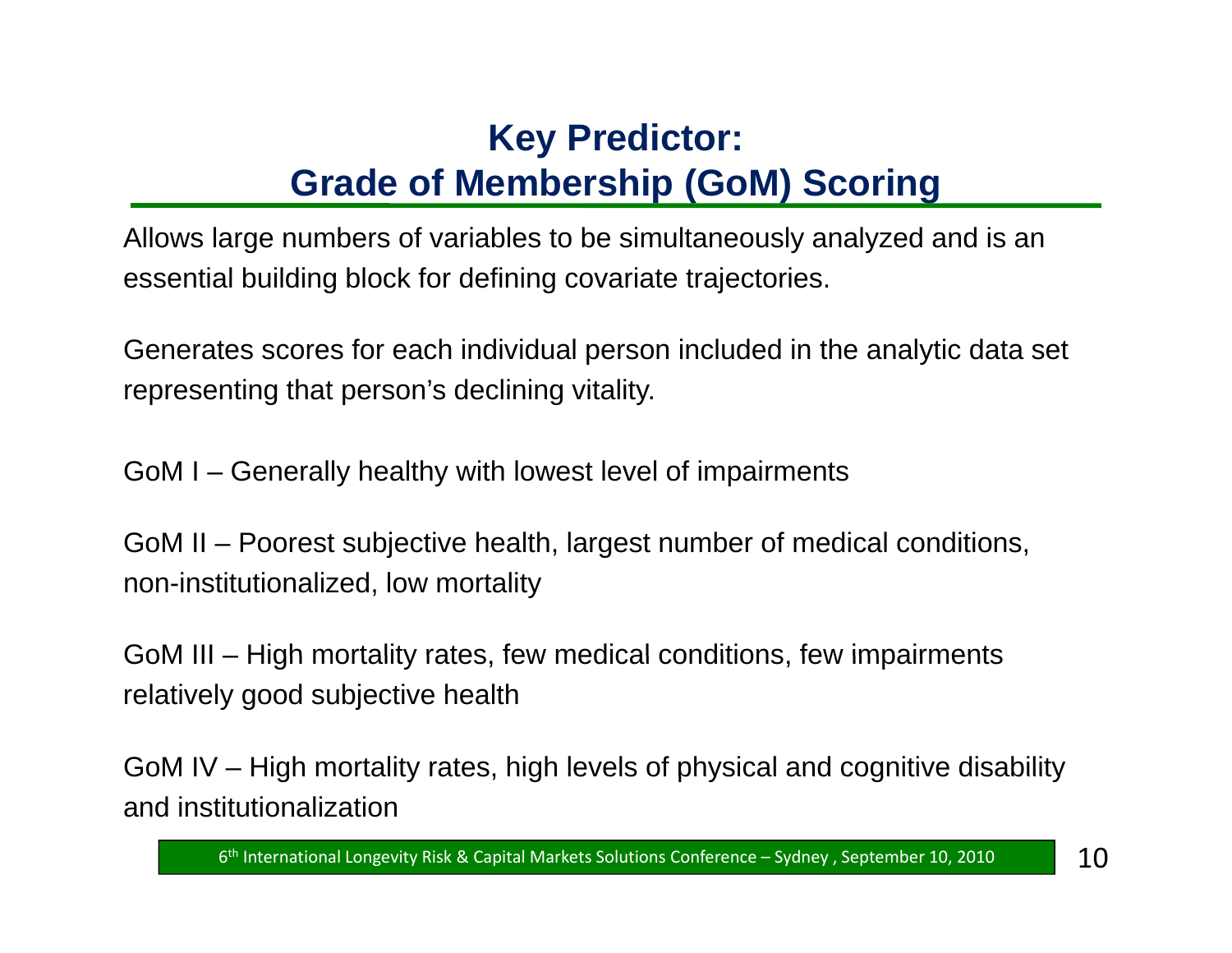### **Comparable Trajectories of GoM Pure Types**

**(at Age 82, GoM III and GoM IV Have Converged)**

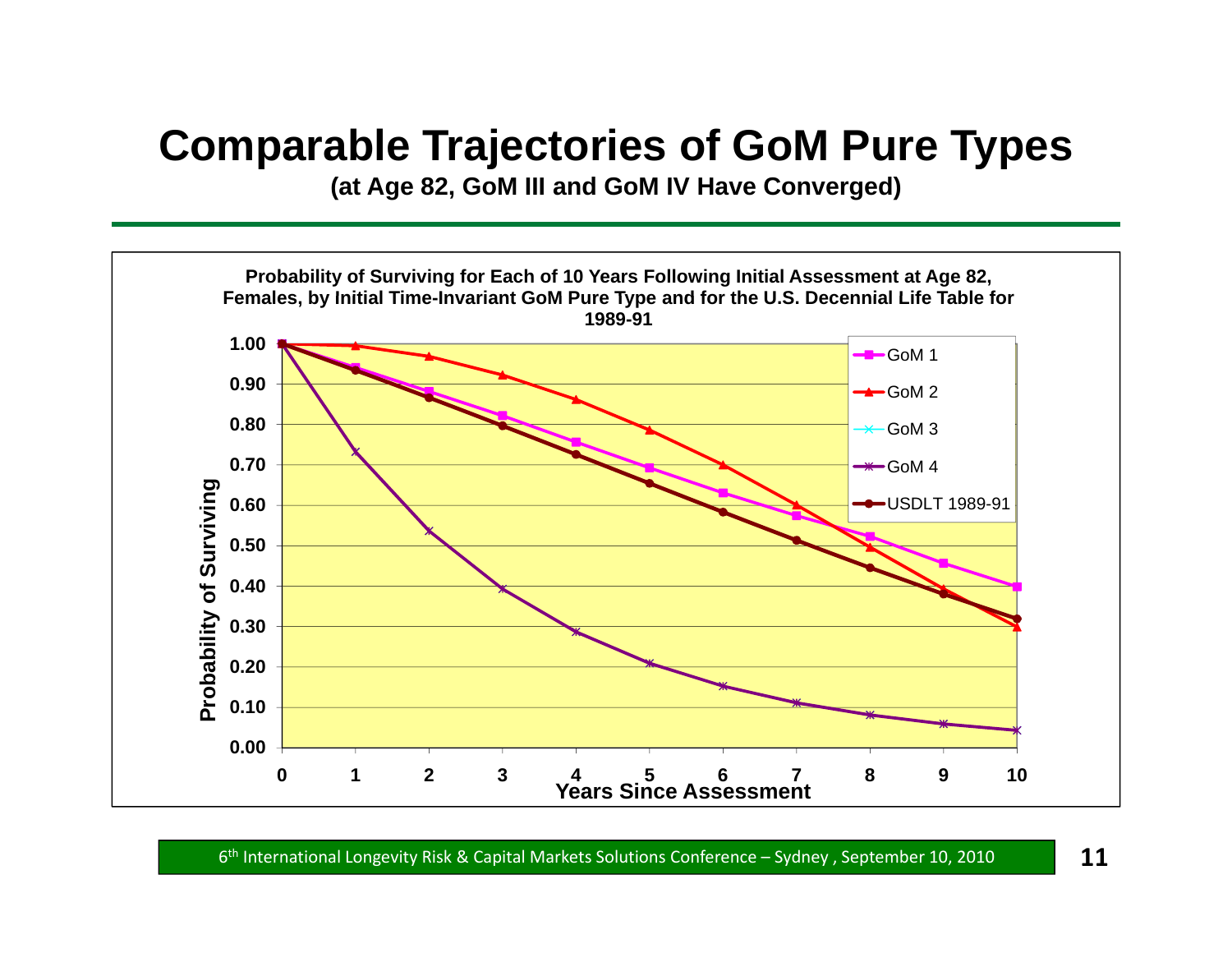## **Comparative Trajectories of GoM Pure Types**





(Area Under the Line is Life Expectancy at Time of Settlement)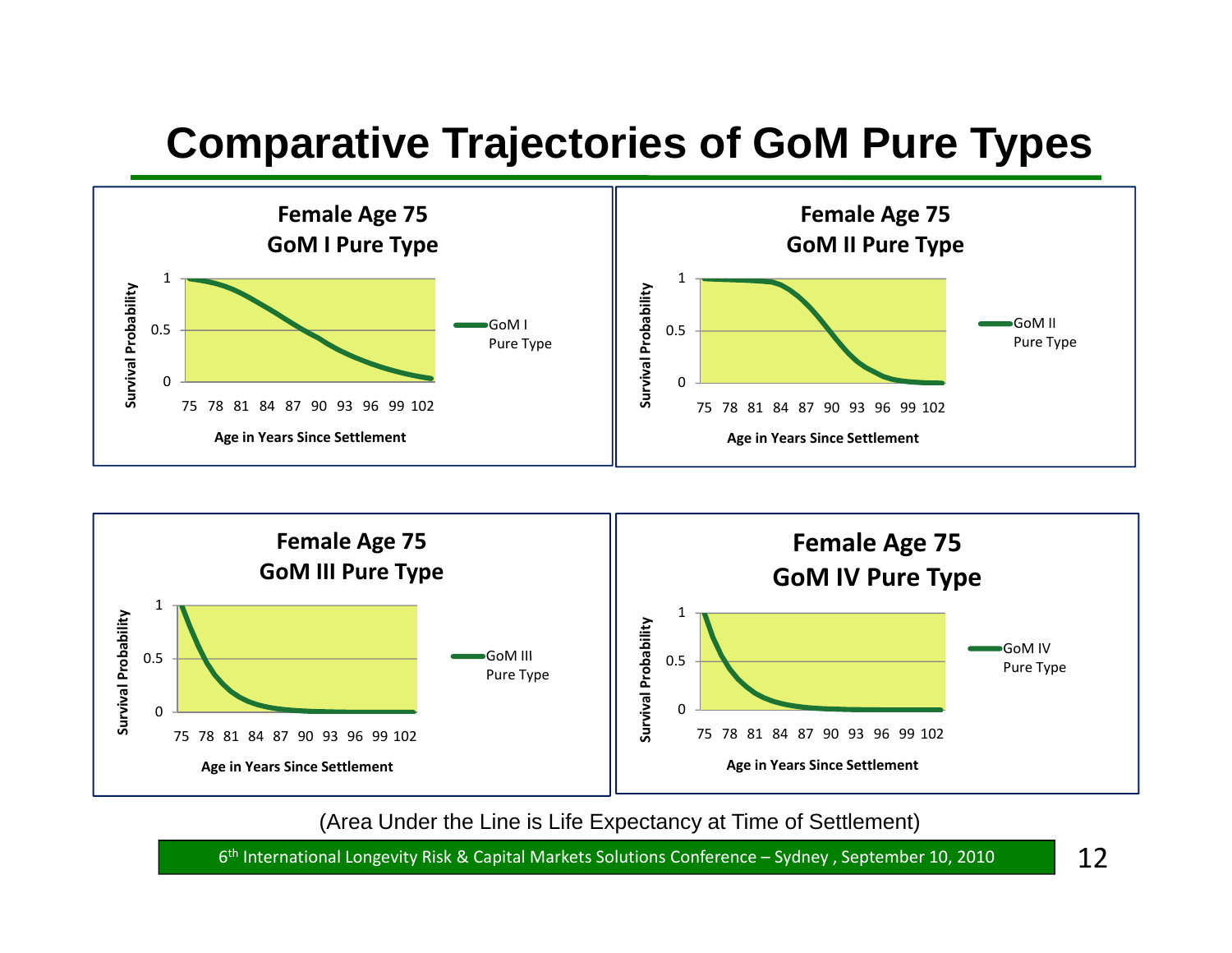# **Longevity Cost Calculator Actual vs Expected Results, by Age**

**Probabilities of Death within One Year in Four Pure Types GoM Models, Adjusted for Declines in Vitality, by Sex and Attained Age at Time of Exposure**

| <b>Exposure</b> | No. of Person-             |       | <b>Annual Probability by Type</b> | <b>Observed</b> | Predicted |                    |             |  |  |  |
|-----------------|----------------------------|-------|-----------------------------------|-----------------|-----------|--------------------|-------------|--|--|--|
| Age             | Years at Risk <sup>1</sup> |       | $\mathbf{II}$                     | $\mathbf{m}$    | IV        | Probability        | Probability |  |  |  |
|                 | <b>Males</b>               |       |                                   |                 |           |                    |             |  |  |  |
| 65-69           | 20,323                     | 0.000 | 0.000                             | 0.132           | 0.138     | 0.031              | 0.032       |  |  |  |
| 70-74           | 38,255                     | 0.002 | 0.005                             | 0.194           | 0.246     | 0.043              | 0.044       |  |  |  |
| 75-79           | 31,291                     | 0.038 | 0.013                             | 0.319           | 0.319     | 0.067              | 0.067       |  |  |  |
| 80-84           | 19,170                     | 0.095 | 0.023                             | 0.340           | 0.340     | 0.105              | 0.106       |  |  |  |
| 85-89           | 8,117                      | 0.127 | 0.202                             | 0.330           | 0.330     | 0.154              | 0.155       |  |  |  |
| 90-94           | 2,728                      | 0.198 | 0.323                             | 0.323           | 0.032     | 0.228              | 0.229       |  |  |  |
| 95-99           | 793                        | 0.226 | 0.434                             | 0.434           | 0.434     | 0.301              | 0.301       |  |  |  |
| 100-104         | 155                        | 0.372 | 0.528                             | 0.528           | 0.528     | 0.400              | 0.401       |  |  |  |
| Total           | 120,832                    | 0.041 | 0.033                             | 0.253           | 0.271     | $0.071 \leftarrow$ | 0.072       |  |  |  |
|                 |                            |       |                                   | <b>Females</b>  |           |                    |             |  |  |  |
| 65-69           | 25,424                     | 0.000 | 0.000                             | 0.081           | 0.140     | 0.017              | 0.017       |  |  |  |
| 70-74           | 52,008                     | 0.001 | 0.003                             | 0.108           | 0.223     | 0.027              | 0.003       |  |  |  |
| 75-79           | 48,498                     | 0.018 | 0.003                             | 0.249           | 0.249     | 0.043              | 0.043       |  |  |  |
| 80-84           | 35,563                     | 0.059 | 0.005                             | 0.267           | 0.267     | 0.070              | 0.070       |  |  |  |
| 85-89           | 20,404                     | 0.089 | 0.110                             | 0.271           | 0.271     | 0.115              | 0.115       |  |  |  |
| 90-94           | 9,577                      | 0.127 | 0.272                             | 0.272           | 0.272     | 0.183              | 0.184       |  |  |  |
| 95-99           | 3,804                      | 0.168 | 0.388                             | 0.388           | 0.388     | 0.264              | 0.264       |  |  |  |
| 100-104         | 992                        | 0.274 | 0.499                             | 0.499           | 0.499     | 0.325              | 0.324       |  |  |  |
| <b>Total</b>    | 196,270                    | 0.036 | 0.037                             | 0.201           | 0.239     | $0.060 \leftarrow$ | 0.061       |  |  |  |

 $^{\rm 1}$  Includes up to four observations per respondent; excludes respondents age 65-69 in 1999.

Source: Stallard, NAAJ, 2007.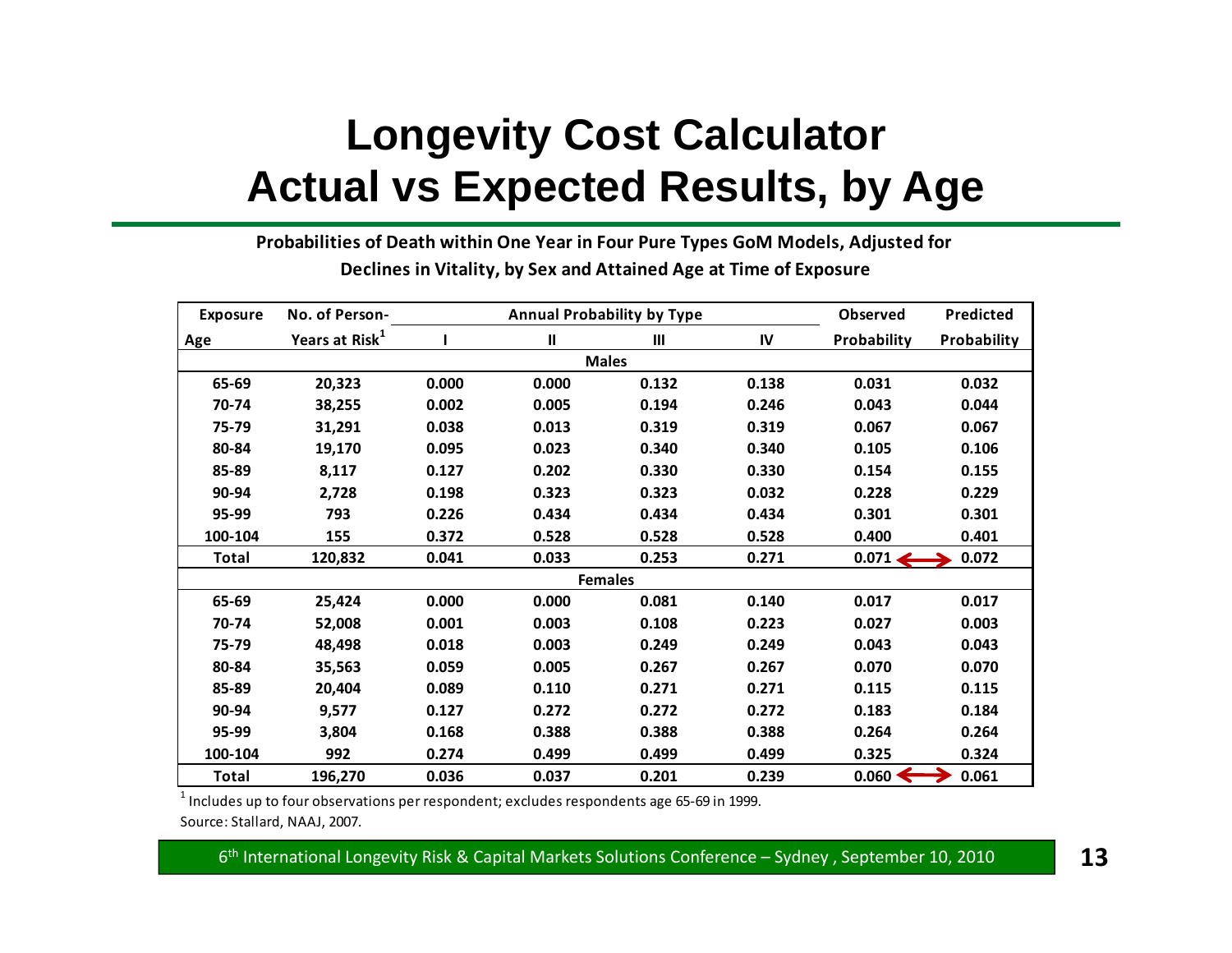## **Observed and Predicted Probabilities of Death, F l b5 emales, by 5 -Y AG ear Age Groups**

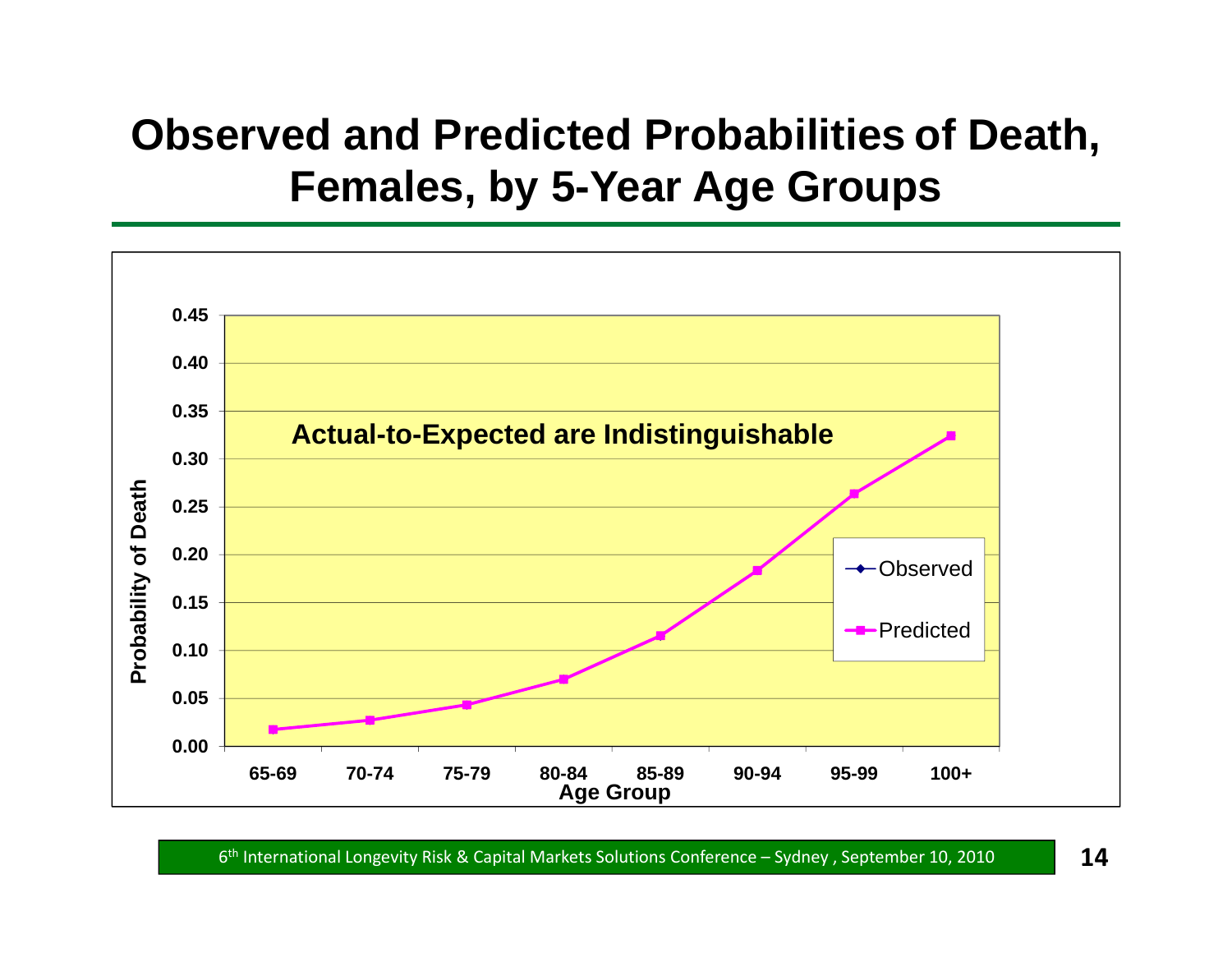### **Log‐Likelihood‐Ratios for Four Sex‐Specific Models with Corresponding AIC and BIC Statistics Used for Model Assessment (∆BIC <sup>&</sup>gt; 10 => Strong Evidence for Model with Lower BIC)**

|                                        | Log-<br>Likelihood- |              |                                   |             |                          |             |
|----------------------------------------|---------------------|--------------|-----------------------------------|-------------|--------------------------|-------------|
| # Model Description                    | Ratio               | d.f.         | <b>AIC</b>                        | <b>BIC</b>  | <b>AAIC</b>              | <b>ΔBIC</b> |
|                                        | <b>Males</b>        |              |                                   |             |                          |             |
| 1. Constant Probability                | 0.00                | $\mathbf{1}$ | 2.00                              |             | 9.06 10,878.66 10,659.87 |             |
| 2. Age-Specific Probability (no GoM)   | 1,632.10            | 8            | $-3,248.19$                       | $-3,191.73$ | 7,628.46                 | 7,459.08    |
| 3. GoM-Specific Probabilities (no Age) | 5,278.87            |              | 4 -10,549.75 -10,521.52           |             | 326.91                   | 129.30      |
| 4. Age & GoM-Specific Probabilities    | 5,470.33            |              | 32 -10,876.66 -10,650.82          |             | 0.00                     | 0.00        |
|                                        | <b>Females</b>      |              |                                   |             |                          |             |
| 1. Constant Probability                | 0.00                | $\mathbf{1}$ | 2.00                              |             | 9.38 16,276.04 16,047.27 |             |
| 2. Age-Specific Probability (no GoM)   | 3,776.30            | 8            | $-7,536.59$                       | $-7,477.56$ | 8,737.45                 | 8,560.34    |
| 3. GoM-Specific Probabilities (no Age) | 7,873.29            |              | 4 -15,738.58 -15,709.06           |             | 535.46                   | 328.83      |
| 4. Age & GoM-Specific Probabilities    |                     |              | 8,169.02 32 -16,274.04 -16,037.89 |             | 0.00                     | 0.00        |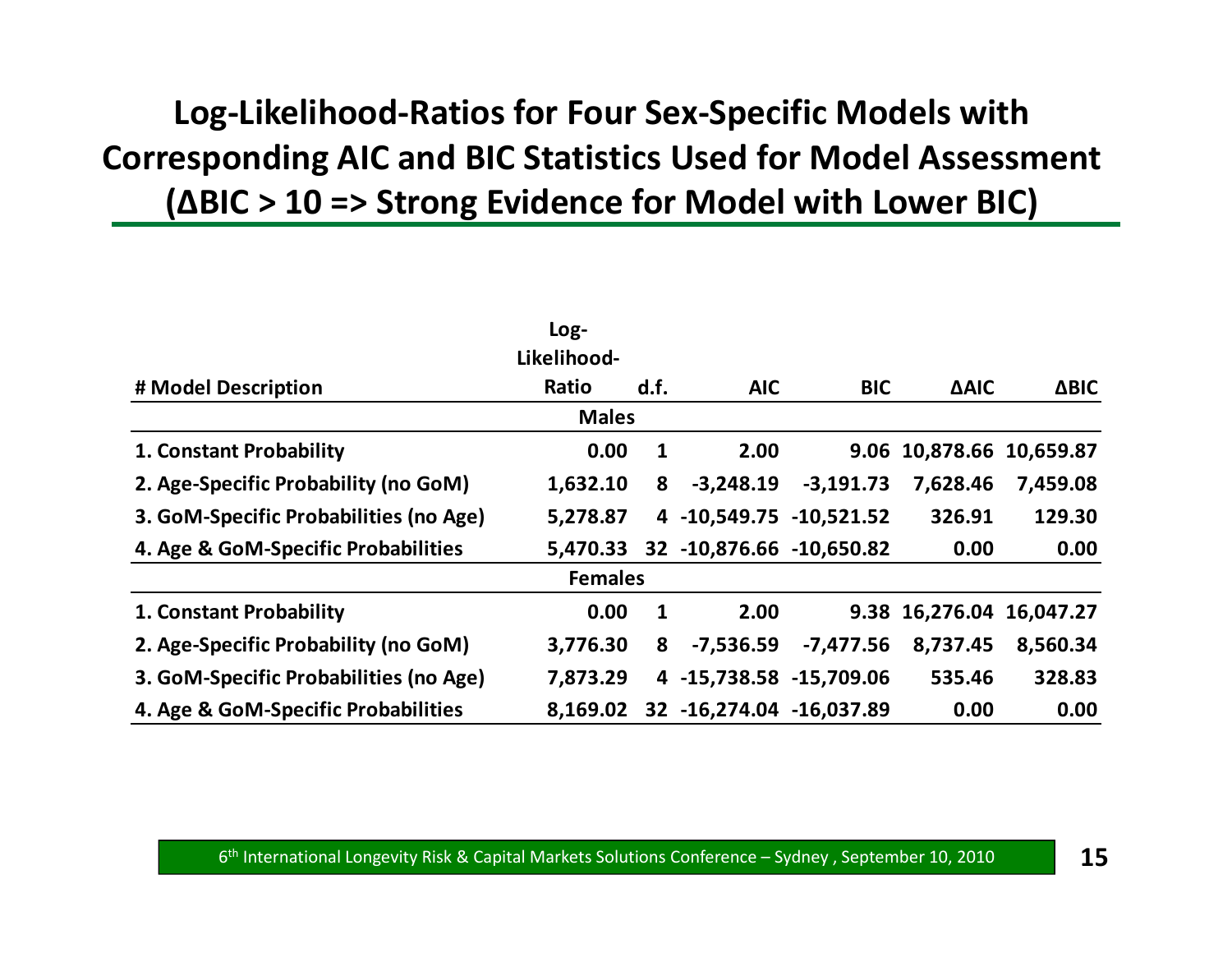### **Observed and Predicted Probability of Death, Females, b y Predicted Class Intervals with Cut-Points at Multiples of 5%**

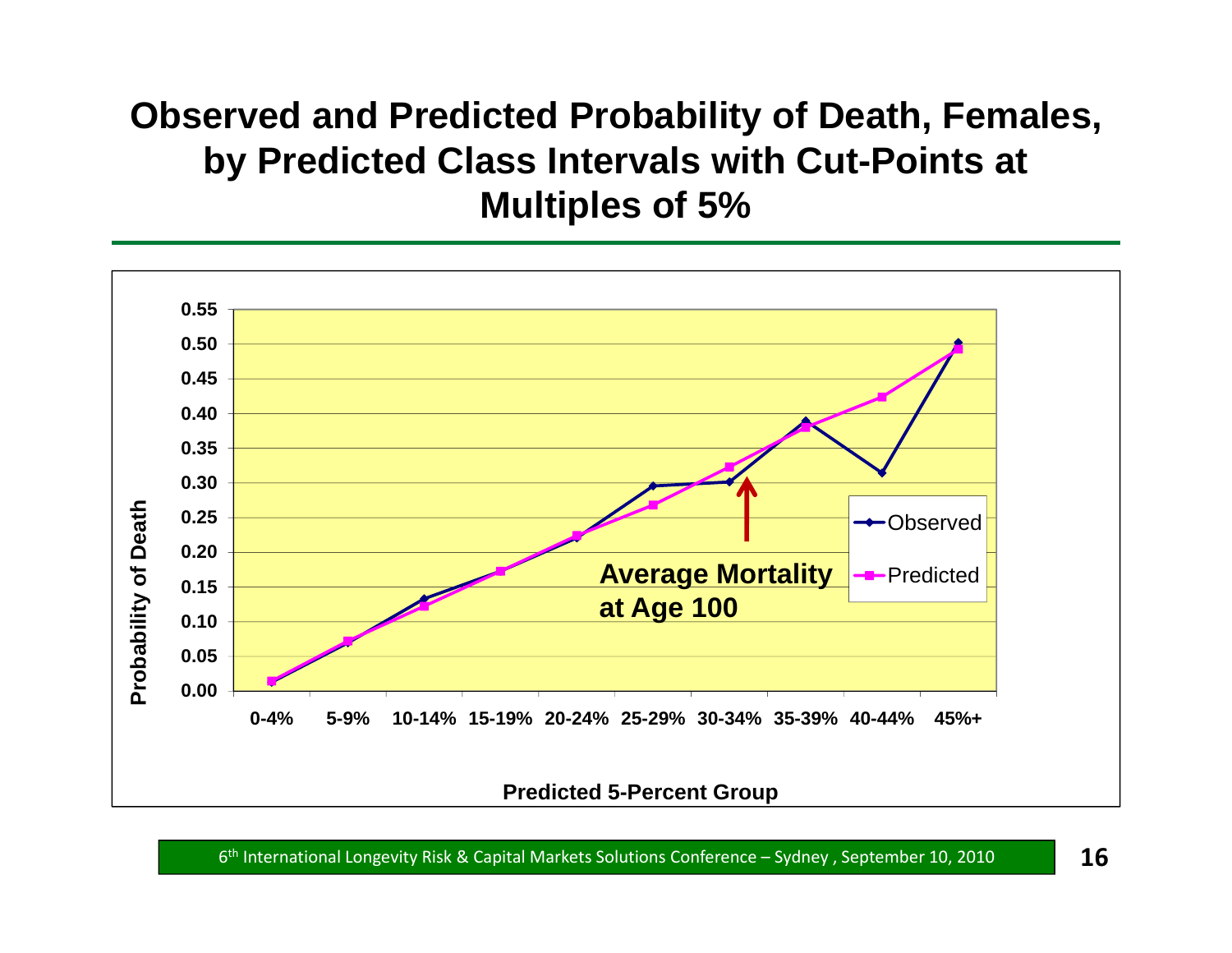# **Comparable Life Expectancies Used in the Following Example**

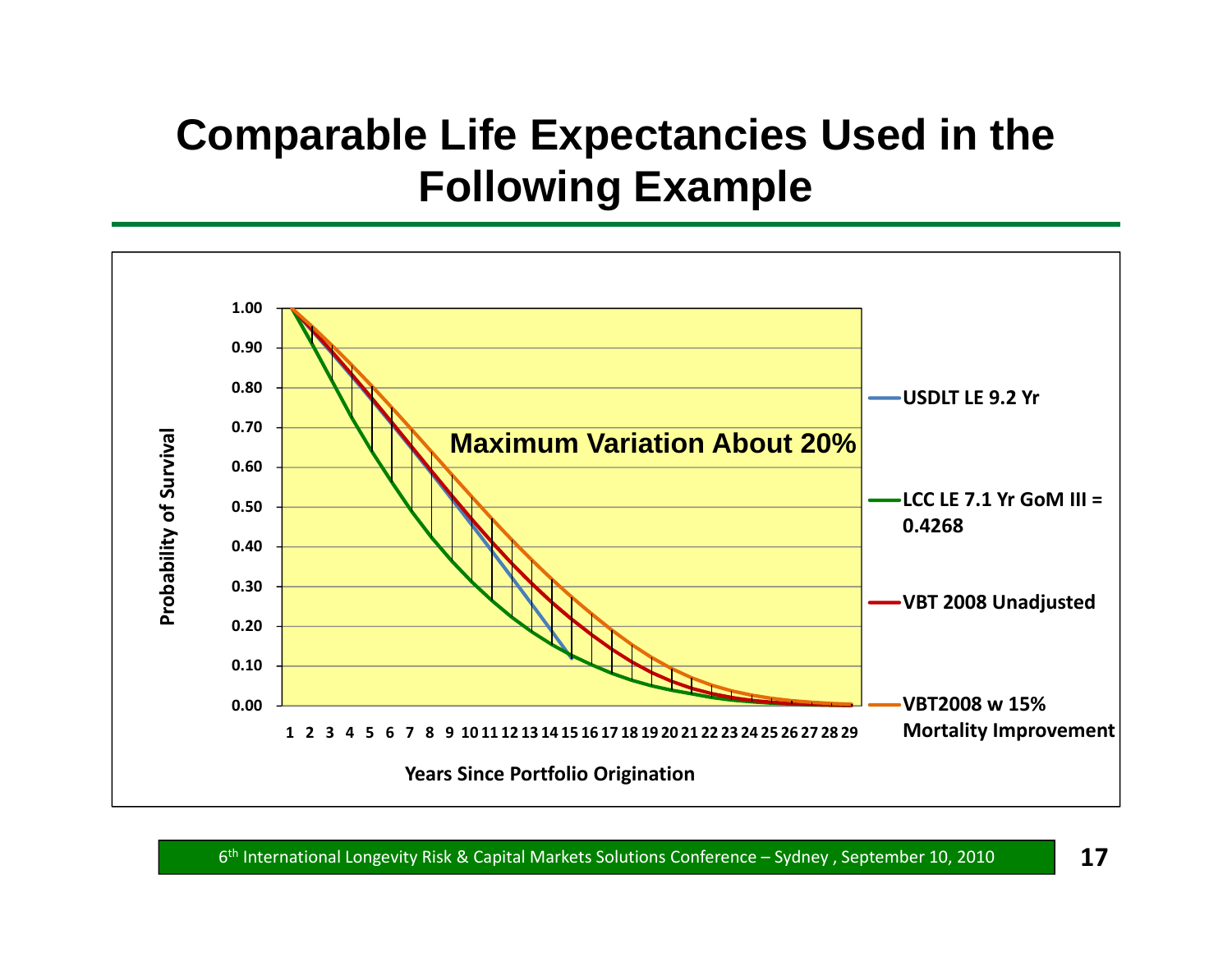#### **However, We Often See These Variations Between Medical Records Assessment and LCC**

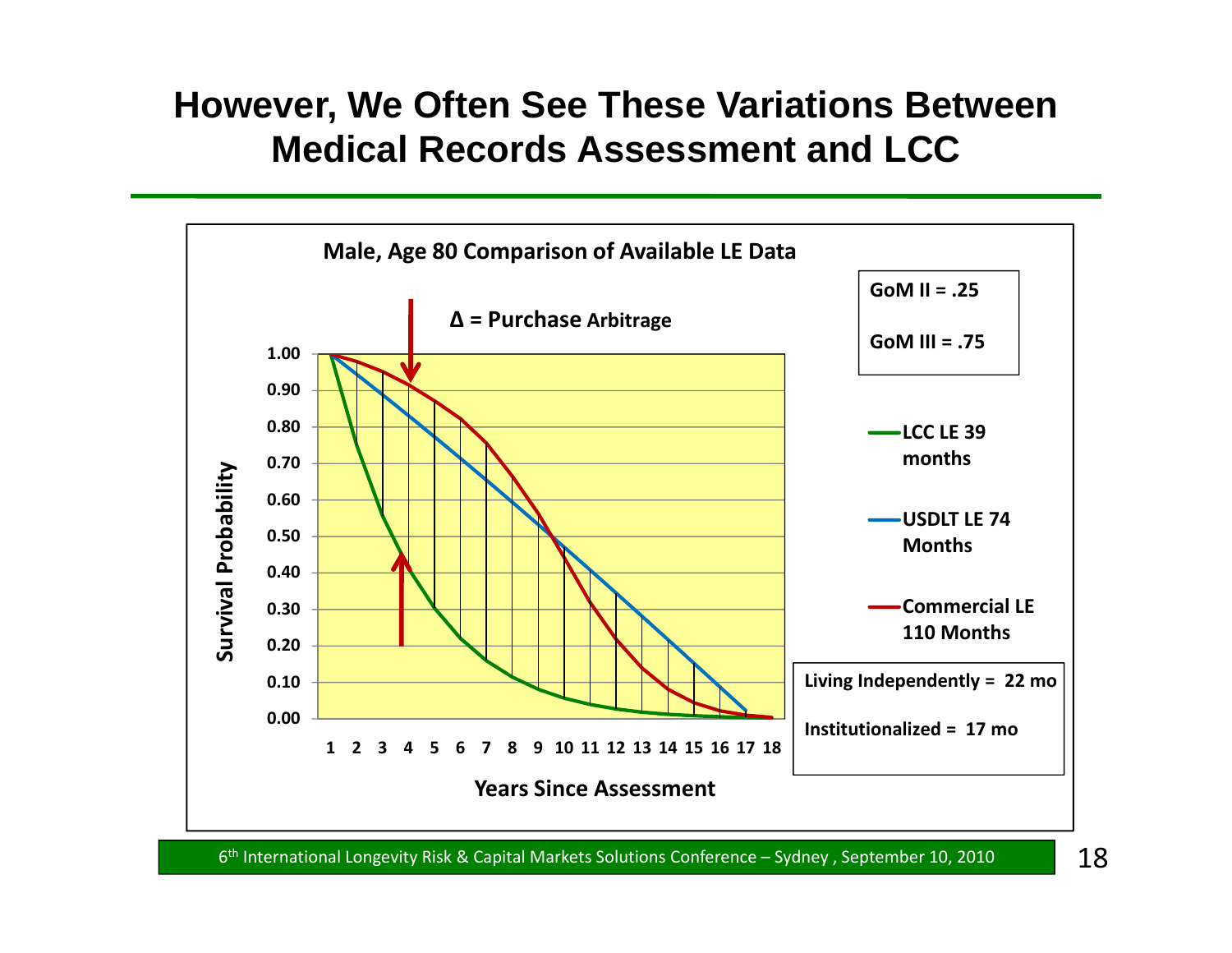# **Valuation Methodology**

- 1. Four LEs/Survival Functions for Each Insured in the Portfolio
	- a. Offers are priced off each commercial LE and then averaged
	- b. Priced using survival functions with MAPS 9.3.2
- 2.. Hypothesis ‐ Year 1 – assume each equal weighting 0.25 to each x4= 1.0000
- 3. Evaluate Actual-to-Expected for Each LE provider for All Policies (insureds) at End of the Period
- 4. Establish new evidence of Actual ‐to ‐Expected
- 5. Apply Bayesian Inference to new factors to get Posterior Probability.
- 6. Use new weighted values x NPV of portfolio to determine new fair value.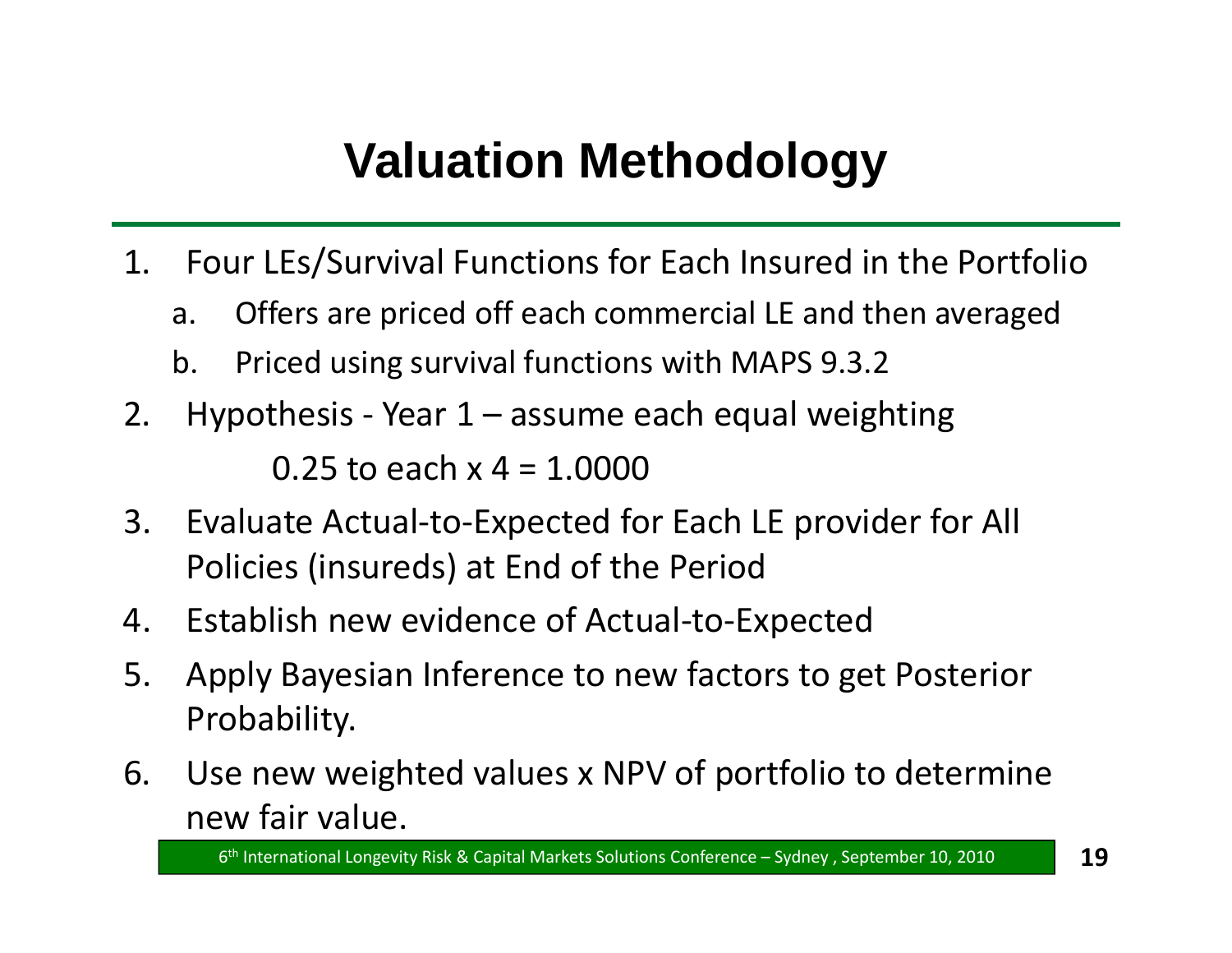# **The Reason to Get the LE Right and the Portfolio Value Correct**

Facts:

- 1. 1,000 small face policies at \$500,000 = \$500,000,000
- 2. Average life expectancy 9.2 years
- 3. NPV @ 2% of portfolio value end of year 1 based upon each LE Provider's survival functions:
	- LE 1: \$329,00,000
	- LE 2: \$316,00,000
	- LE 3: \$274,00,000
	- LE 4: \$255,00,000

Difference between High &

 $$74,000,000$  or  $22.5\%$   $\Delta$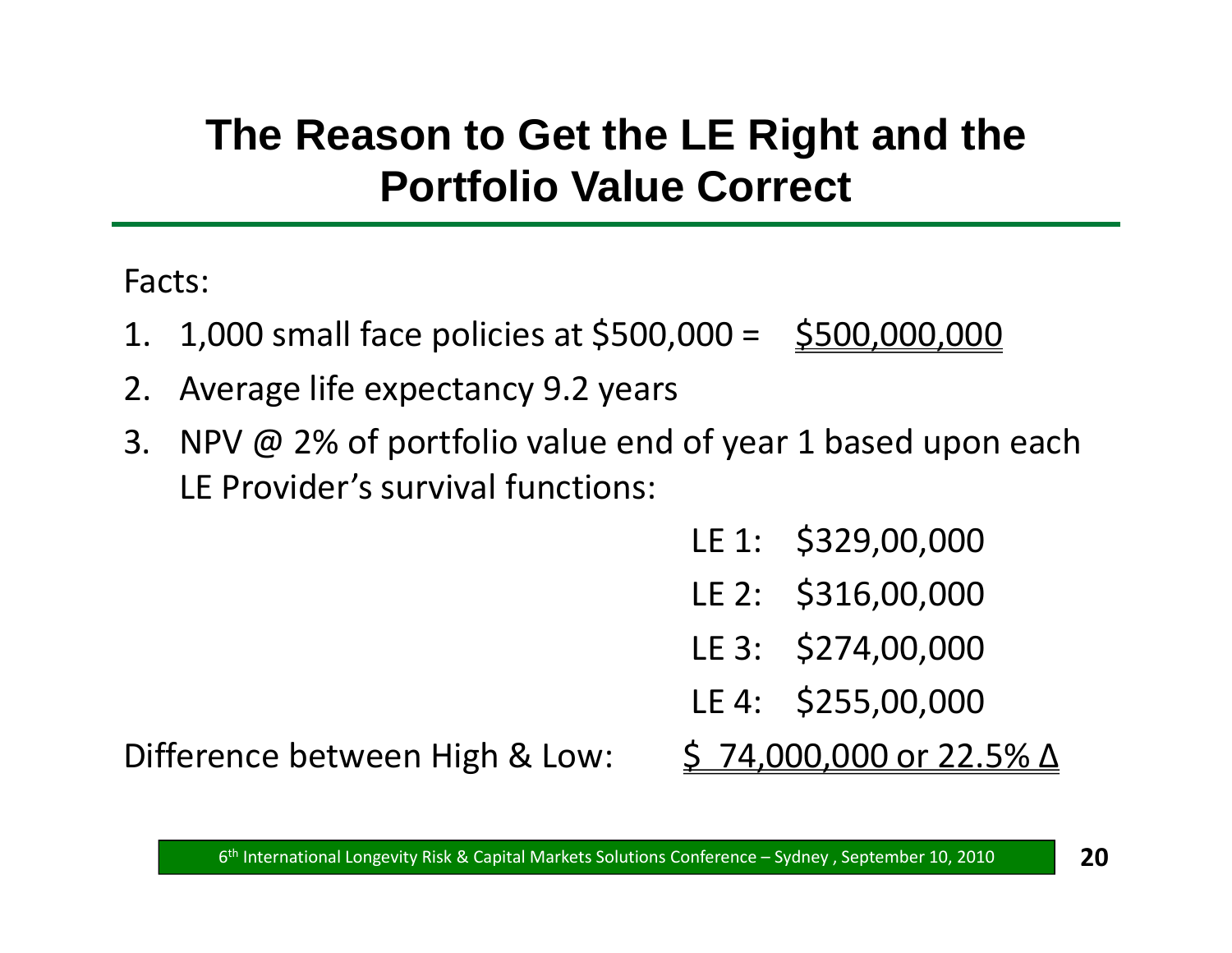# **Portfolio Valuation – Actual to Expected** Analysis by LE Provider by Period

#### **Same Analysis Performed for Each LE Provider**

|                 | <b>EXPECTED SURVIVAL AND DEATHS</b>                |                 |                 |          |              | <b>ACTUAL SURVIVAL AND DEATHS</b>              |                      |          |          |            |          |                 |
|-----------------|----------------------------------------------------|-----------------|-----------------|----------|--------------|------------------------------------------------|----------------------|----------|----------|------------|----------|-----------------|
|                 | <b>Expected Survival</b><br><b>Expected Deaths</b> |                 |                 |          |              | <b>Actual Survival</b><br><b>Actual Deaths</b> |                      |          |          |            |          |                 |
| Portfolio       |                                                    |                 |                 |          |              |                                                |                      |          |          |            |          |                 |
| <b>Member</b>   | Year-End                                           | <b>Year-End</b> | <b>Year-End</b> | Year-End | Year-End     | Year-End                                       | Year-End             | Year-End | Year-End | Year-End   | Year-End | Year-End        |
| Code            | 1                                                  | $\overline{2}$  | 3               | 1        | $\mathbf{2}$ | 3                                              | 1                    | 2        | 3        | 1          | 2        | 3               |
| 0001-F          | 0.9577                                             | 0.9095          | 0.8564          | 0.0423   | 0.0905       | 0.1436                                         | 1.0000               |          |          | 0.0000     |          |                 |
| 0002-F          | 0.7824                                             | 0.6428          | 0.4987          | 0.2176   | 0.3572       | 0.5013                                         | 1.0000               |          |          | 0.0000     |          |                 |
| 0003-F          | 0.8974                                             | 0.8021          | 0.7895          | 0.1026   | 0.1979       | 0.2105                                         | 1.0000               |          |          | 0.0000     |          |                 |
| 0004-F          | 0.8547                                             | 0.7952          | 0.6587          | 0.1453   | 0.2048       | 0.3413                                         | 1.0000               |          |          | 0.0000     |          |                 |
|                 |                                                    |                 |                 |          |              |                                                | $\ddot{\phantom{a}}$ |          |          |            |          |                 |
| 1000-F          | 0.9211                                             | 0.9033          | 0.8524          | 0.0789   | 0.0967       | 0.1476                                         | 1.0000               |          |          | 0.0000     |          |                 |
| <b>Totals</b>   | 883                                                | 811             | 731             | 117      | 189          | 269                                            | 852                  |          |          | 148        |          | <b>Actual</b>   |
| Less            |                                                    |                 |                 |          |              |                                                |                      |          |          |            |          |                 |
| <b>Expected</b> |                                                    |                 |                 |          |              |                                                |                      |          |          |            |          |                 |
| <b>Deaths</b>   |                                                    |                 |                 |          |              |                                                |                      |          |          | <b>117</b> |          | <b>Expected</b> |
|                 |                                                    |                 |                 |          |              |                                                |                      |          |          |            |          |                 |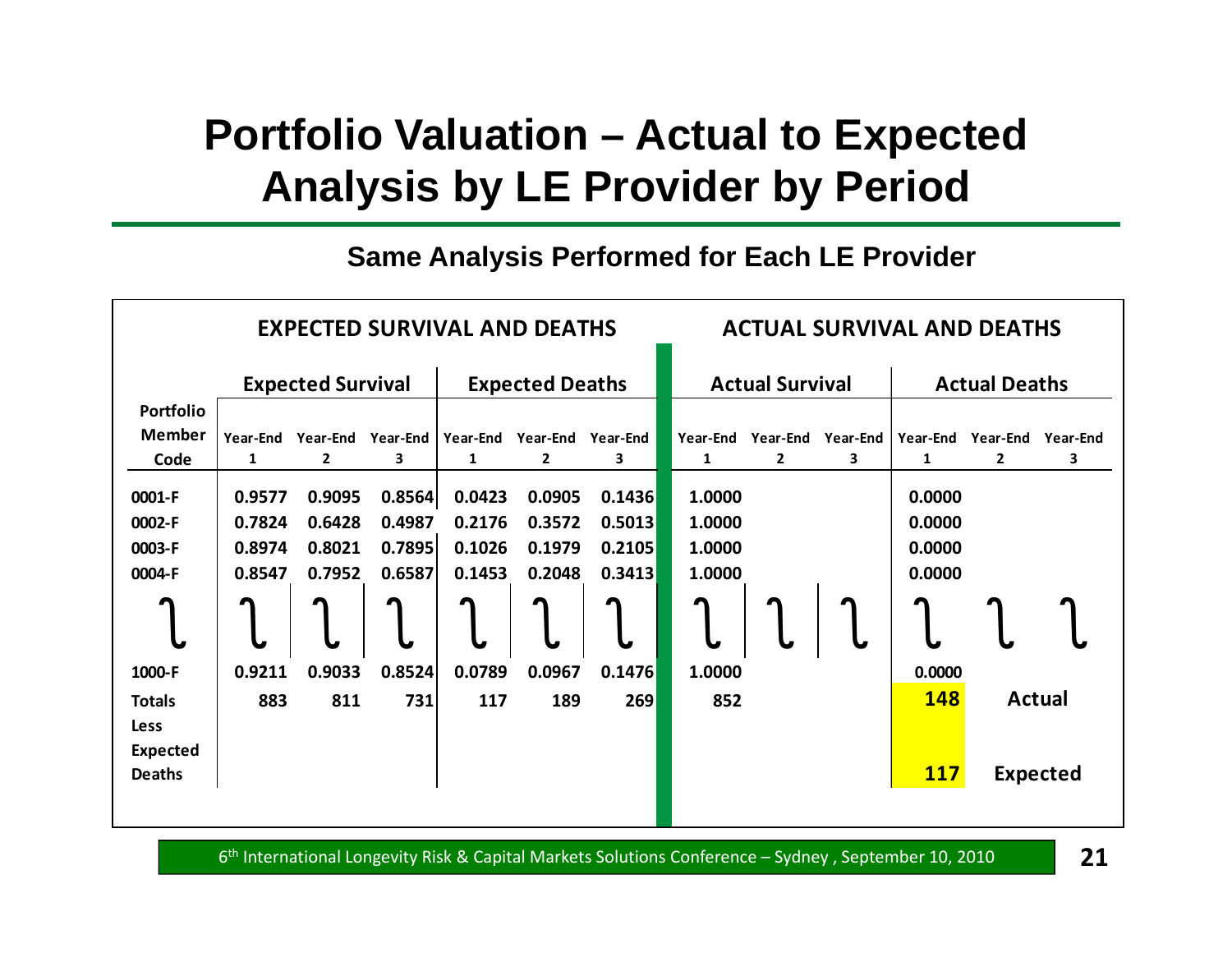## **Apply Bayesian Inference to Establish Weighted Avera ge Value of Portfolio Cash Flows**

| LE.<br><b>Provider</b> | NPV of Cash<br><b>Flows Value</b> | <b>Assumed</b><br>Probability | <b>Probable Weighted</b><br><b>Cash Flows</b> | <b>Probable NPV of Cash</b><br><b>Flows</b> |
|------------------------|-----------------------------------|-------------------------------|-----------------------------------------------|---------------------------------------------|
| $\mathbf{1}$           | \$329 Million                     | 25%                           | $$82.3$ Million +                             |                                             |
| $\overline{2}$         | \$316 Million                     | 25%                           | $$79.0$ Million +                             |                                             |
| 3                      | \$274 Million                     | 25%                           | $$68.5$ Million +                             |                                             |
| 4                      | \$255 Million                     | 25%                           | $$63.8$ Million =                             | \$293.6 Million                             |

#### At Portfolio Origination

#### Results Oriented Weighting at Subsequent Valuation, Year-End One

| LE.<br><b>Provider</b> | NPV of Initial<br><b>Cash Flows</b> | <b>Derived</b><br><b>Probability</b> | <b>Probable Weighted</b><br><b>Cash Flows</b> | <b>Probable NPV of Cash</b><br><b>Flows</b> |
|------------------------|-------------------------------------|--------------------------------------|-----------------------------------------------|---------------------------------------------|
| $\mathbf 1$            | \$329 Million                       | 42%                                  | $$138.2$ Million +                            |                                             |
| 2                      | \$316 Million                       | 16%                                  | $$50.6$ Million +                             |                                             |
| $\overline{3}$         | \$274 Million                       | 28%                                  | $$76.7$ Million +                             |                                             |
| 4                      | \$255 Million                       | 14%                                  | $$35.7$ Million =                             | \$301.2 Million                             |